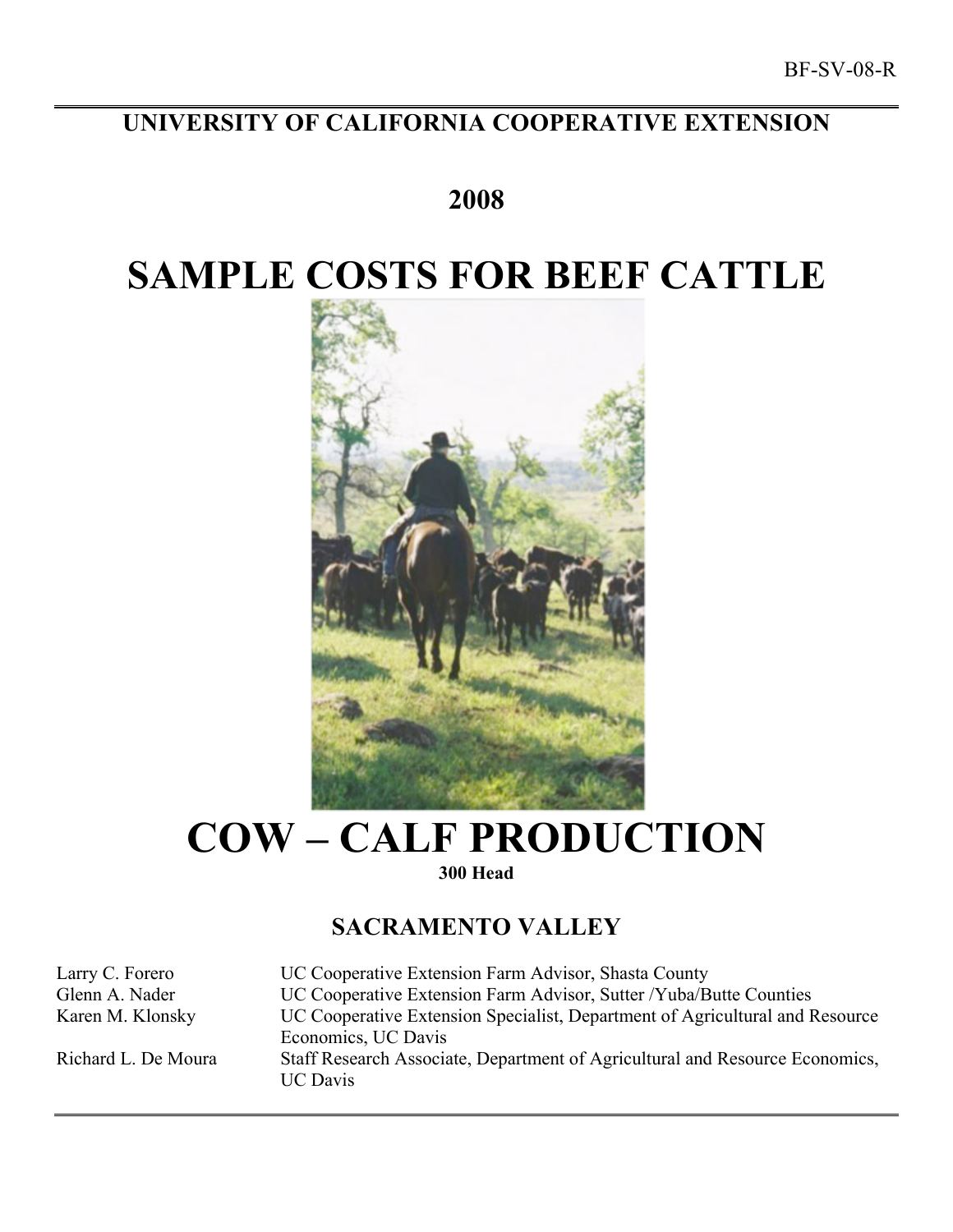### **UC COOPERATIVE EXTENSION SAMPLE COSTS FOR BEEF CATTLE COW-CALF PRODUCTION 300 Cow Head Sacramento Valley – 2008**

#### STUDY CONTENTS

#### **INTRODUCTION**

The cattle industry in California has undergone dramatic changes in the last few decades. Ranchers have experienced increasing costs of production with a lack of corresponding increase in income. Issues such as international competition, new regulatory requirements, changing consumer demand, economies of scale, and competing land uses all affect the economics of ranching. Rangeland makes up the largest percentage of acreage in the state. Cattle operations play an important part on California's environment and landscape. They need to be economically viable to maintain the current landscape.

Sample costs to raise beef cattle are presented in this study. This study is intended as a guide only, and can be used to make production decisions, determine potential returns, prepare budgets and evaluate production loans. Practices described are based on production practices considered typical for a beef cattle cow-calf operation, but will not apply to every situation. Sample costs for labor, materials, equipment and custom services are based on current figures.

The hypothetical cattle operation, production practices, overhead, and calculations are described under the assumptions. For additional information or an explanation of the calculations used in the study call the Department of Agricultural and Resource Economics, University of California, Davis, (530) 752-3589 or your local UC Cooperative Extension office.

Sample Cost of Production Studies for many commodities can be downloaded at http://coststudies.ucdavis.edu, requested through the Department of Agricultural and Resource Economics, UC Davis, (530) 752-4424 or obtained from the local county UC Cooperative Extension offices. Some archived studies are also available on the website.

The University of California does not discriminate in any of its policies, procedures or practices. The university is an affirmative action/equal opportunity employer.

*2008 Beef Cattle Costs and Returns Study Sacramento Valley UC Cooperative Extension* 2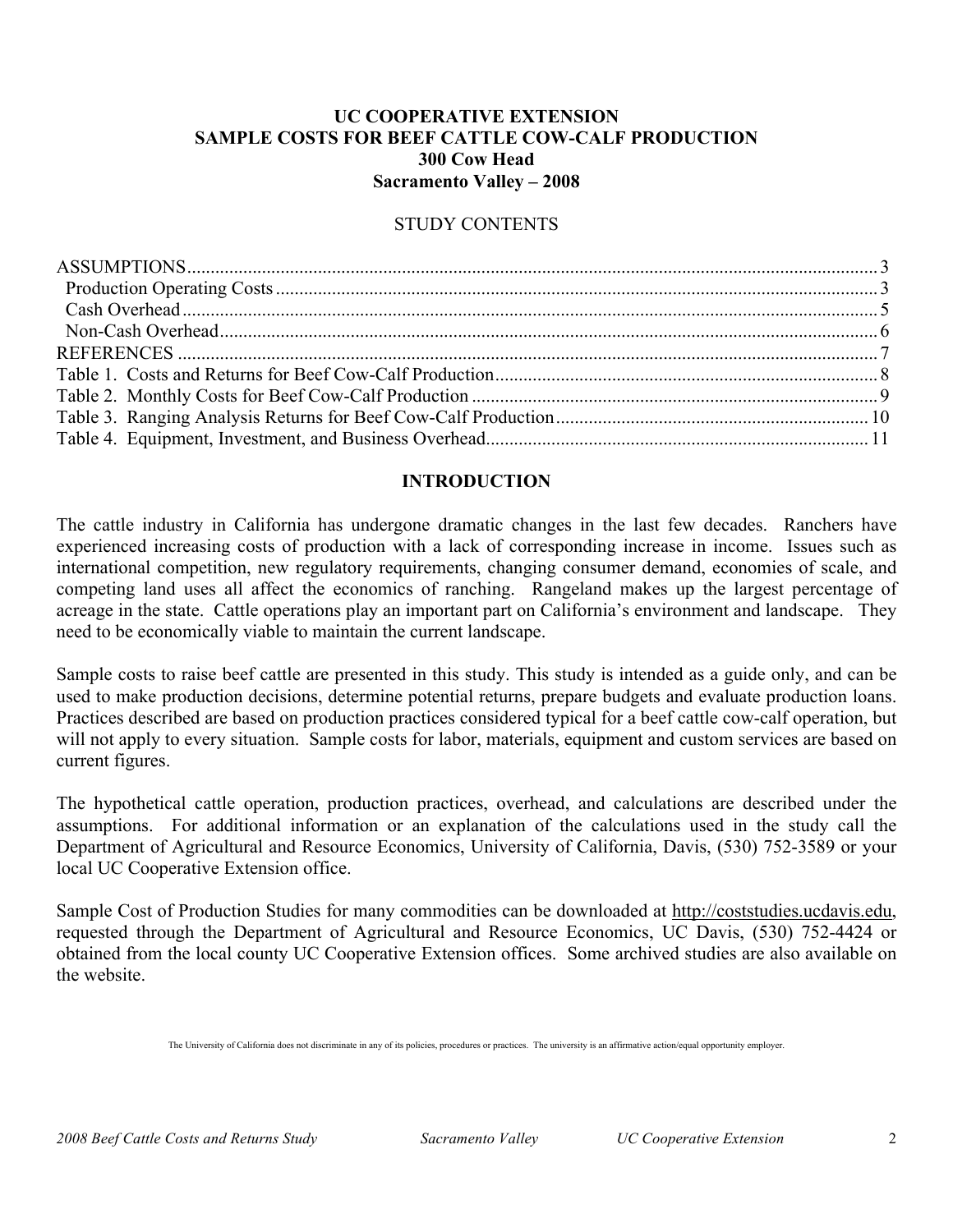#### **ASSUMPTIONS**

The assumptions refer to Tables 1 to 4 and pertain to sample costs to operate a beef cow – calf operation. Practices described represent production practices and materials considered typical of a well-managed ranch in the region. The costs, materials, and practices shown in this study will not apply to all situations. Production practices vary by rancher and the differences can be significant. The study does not represent a single ranch and is intended as a guide only. **The use of trade names and ranching practices in this report does not constitute an endorsement or recommendation by the University of California nor is any criticism implied by omission of other similar products or cultural practices.**

**Farm.** The cattle producer rents all range and pasture land. The farm is a "typical" owner-operated cow-calf ranch operation in the northern Sacramento Valley. Grazing requires 6 to 17 acres per cow-calf pair, depending upon the amount of forage available. Actual herd numbers in California vary widely, ranging from part-time operations of less than 10 cows to operations running thousands. This cost study is based upon numbers from a herd of 300 cows.

Ranching operations in California can be generally classified into four types. The first type includes part-time operations that run a small number of animals (less than 20) in order to utilize existing forage resources, keep the grass down, or on a hobby-type basis. The second type includes medium-sized operations (around 75 cows) that are run as a separate business, but are part of a larger diversified operation with farming or other businesses. The third type includes large operations (over 200 cows) where cattle production is the primary enterprise and source of income. The final category includes large cattle ranches that are supported by supplemental income from other farm and non-farm sources.

The cost calculations are based on economic principles that include all cash costs. This analysis has used a rental value of the AUMs as a cost of operation. For this reason land taxes, fence and building depreciation, and land value are not considered in the costs.

### **Production Operating Costs**

**Pasture, Hay and Supplements**. This includes the market value of all feed (purchased or raised) that was used in the cow-calf operation. Mineral supplements and salt are provided to the animals year round. Livestock are fed stock quality alfalfa hay only over short periods of time when there is limited feed available on rangeland and during weaning and shipping. Each animal consumes approximate one-half ton of hay. Winter range feeding is from November through April, and summer feeding on irrigated or mountain pasture from May through October.

**Health, Veterinary, Medicine.** This includes the value of vaccines, medicines, veterinary services, fertility testing, breeding fees, etc. Prebreeding vaccinations are done in December, dry cow vaccinations and deworming in August. Steer and heifer calves are branded, dehorned, and vaccinated in March. The bull calves are also castrated in March. Heifer calves booster vaccinations are given in May. In this study, it is assumed three-fourths of the costs occur in May and one-fourth equally split between August and November. Many of the ranchers participating in the budget review no longer invest in pregnancy testing of their cows in an effort to reduce veterinary costs to the operation.

**Horse Maintenance.** Costs for shoeing horses, veterinary and feed expenses are based on costs reported by the participating producers.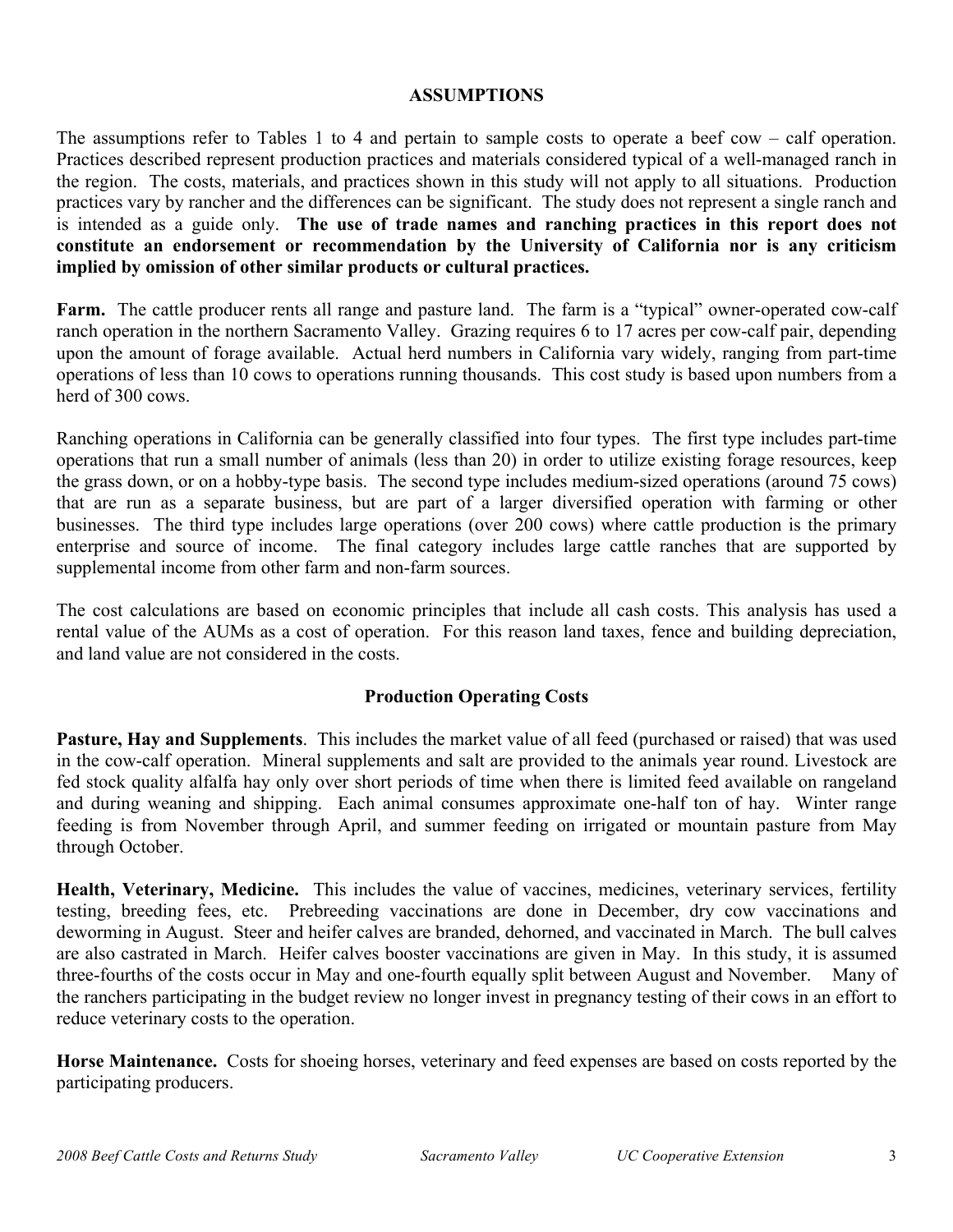**Vehicle/Freight.** Pickup business vehicle mileage is estimated at 15,000 miles per year and includes mileage while pulling the stock trailer. Estimated mileage for the stock trailer is 2,300 miles and the All Terrain Vehicle (ATV) 4-wheeler is 3,500 miles per year. Prices for on road use of diesel is \$4.05 per gallon and \$3.45 for gasoline. The costs are based on November 2007 to April 2008 American Automobile Association (AAA) and Department of Energy monthly fuel price data. Freight or trucking costs are commercial costs for hauling the cattle between summer and winter grazing. Each load can haul approximately 50,000 pounds (approximately 35 mature cows).

**Repairs – Vehicle/Equipment.** Repairs for vehicles are calculated as 7% of the purchase price and equipment as 2%.

**Labor** –Most ranchers can no longer afford hired labor, but may use volunteer weekend help. Owner labor for hauling turnout, gathering, feeding, fence repair, irrigation, salting, checking cows, and moving pastures is also not included as a cost. Based upon general producer information, the estimated owner man-hours are 6.93 hours per cow per year and the estimated weekend volunteer labor is 0.66 hours per cow per year.

**Operations and Marketing.** The Operations – Calendar for a beef breeding herd selling weaned calves is shown in Table A. Operations will vary according to the season.

**Marketing.** Marketing is based on range and pasture operations for a 300 cow herd with a 89% calf crop born, 85% of the calf crop (cows exposed to bulls) weaned, 1% cow mortality, and 11% (9% cull and 2% death) herd replacement.

| Table A. Operations Calendar |    |               |                              |  |  |  |  |  |  |
|------------------------------|----|---------------|------------------------------|--|--|--|--|--|--|
| Month                        |    |               | Operation                    |  |  |  |  |  |  |
| September 1                  |    | to December 1 | Calving                      |  |  |  |  |  |  |
| November 1                   | to | April 30      | Winter Range                 |  |  |  |  |  |  |
| December 1                   | to | February 28   | <b>Breeding</b>              |  |  |  |  |  |  |
| May 1                        | to | October 31    | <b>Irrigated Pasture</b>     |  |  |  |  |  |  |
| March                        |    |               | <b>Cull Cows Sold</b>        |  |  |  |  |  |  |
| March                        |    |               | Cull Bulls Sold              |  |  |  |  |  |  |
| May                          |    |               | Calves Sold                  |  |  |  |  |  |  |
| September                    |    |               | <b>Yearling Heifers Sold</b> |  |  |  |  |  |  |

The goal of a cow calf operation is to wean and sell a calf from every cow, but a typical ranch will wean about 85%. Cull cows, cull bulls, steers, heifer calves (8 months old) and yearling heifers not used for replacements are sold via video or auction in May. Marketing costs include video and/or auction fees, brand inspection and an assessment for beef promotion (Checkoff). For this herd, the rancher sells 27 cull cows, 207 calves (86 heifer calves and 131 steer calves), 15 yearling heifers, and 4 cull bulls. Months of sales are shown in Table A.

**Returns.** Returns are based on a Northern California cattlemen producer focus group facilitated by UC Cooperative Extension and Texas A & M University that resulted in the publication, *California Representative Beef Ranch* showing a summary of California average market price data in 2006. Returns based on a 300-cow herd over a range of prices are shown in Table 3.

**Interest on Operating Capital**. Interest on operating capital is based on cash operating costs and is calculated monthly until harvest at a nominal rate of 6.75% per year. A nominal interest rate is the typical market cost of borrowed funds. The interest rate is the basic rate provided by a farm lending agency as of April, 2008.

**Risk.** Production risks should not be minimized. While this study makes every effort to model a production system based on typical, real world practices, it cannot fully represent financial and market risks, which affect the profitability and economic viability of cattle production.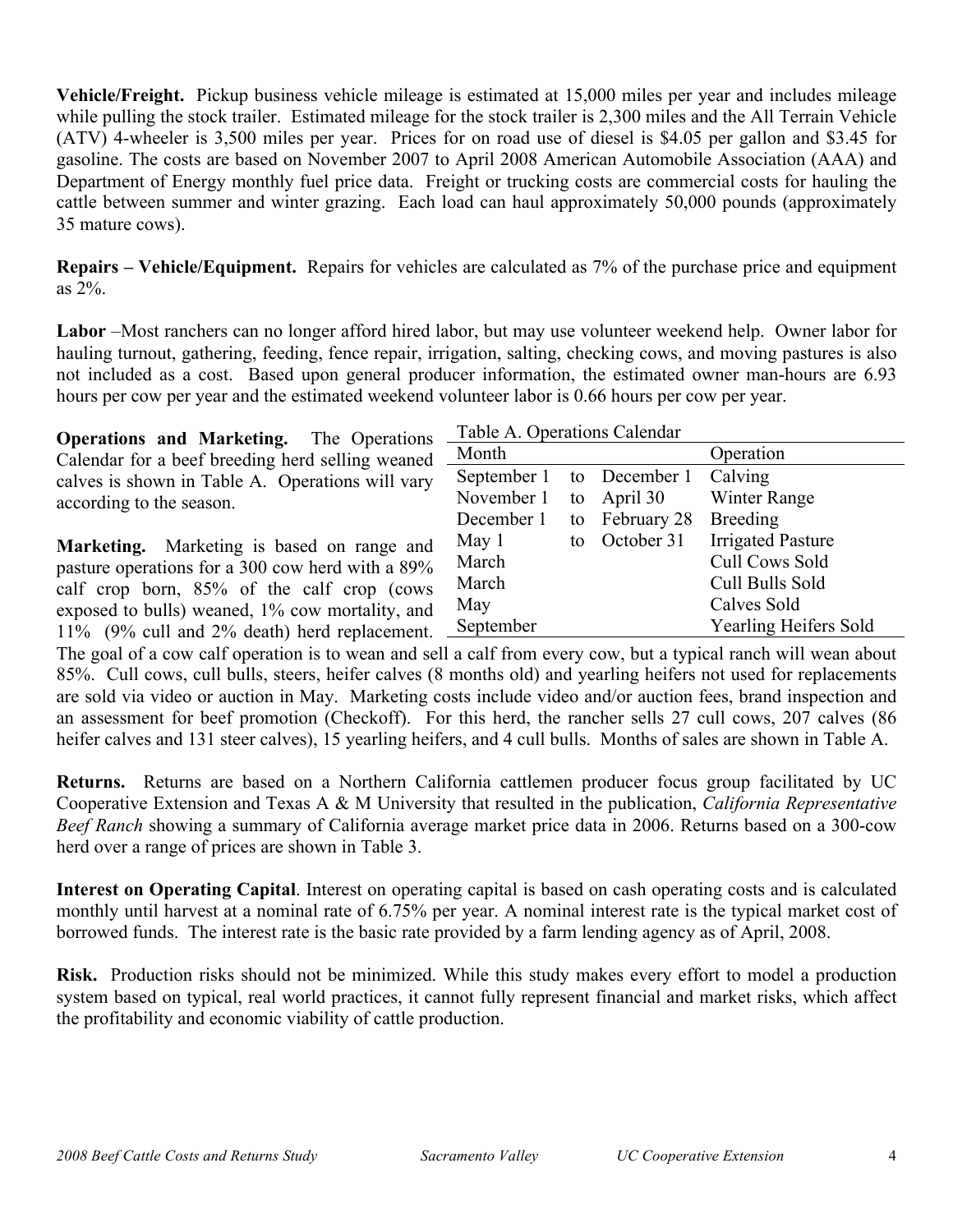## **Cash Overhead**

Cash overhead consists of various cash expenses paid out during the year that are assigned to the whole farm and not to a particular operation. These costs include property taxes, interest on operating capital, office expense, liability and property insurance, sanitation services, equipment repairs, and management.

**Insurance.** Insurance for farm investments varies depending on the assets included and the amount of coverage.

**Office Expense.** Office and business expenses are estimated at \$3,000 per year or \$10 per head. These expenses include office supplies, telephones, bookkeeping, accounting, legal fees, shop and office utilities, and miscellaneous administrative charges.

## **Non-cash Overhead**

Non-cash overhead is calculated as the capital recovery cost for equipment and other farm investments.

**Capital Recovery Costs.** Capital recovery cost is the annual depreciation and interest costs for a capital investment. It is the amount of money required each year to recover the difference between the purchase price and salvage value (unrecovered capital). It is equivalent to the annual payment on a loan for the investment with the down payment equal to the discounted salvage value. This is a more complex method of calculating ownership costs than straight-line depreciation and opportunity costs, but more accurately represents the annual costs of ownership because it takes the time value of money into account (Boehlje and Eidman). The formula for the calculation of the annual capital recovery costs is ((Purchase Price – Salvage Value) x Capital Recovery Factor) + (Salvage Value x Interest Rate).

*Salvage Value.* Salvage value is an estimate of the remaining value of an investment at the end of its useful life. For farm machinery (tractors and implements) the remaining value is a percentage of the new cost of the investment (Boehlje and Eidman). For other investments including irrigation systems, buildings, and miscellaneous equipment, the value at the end of its useful life is zero. The purchase price and salvage value for equipment and investments are shown in the tables.

*Capital Recovery Factor.* Capital recovery factor is the amortization factor or annual payment whose present value at compound interest is 1. The amortization factor is a table value that corresponds to the interest rate used and the life of the machine.

*Interest Rate*. The interest rate of 4.25% used to calculate capital recovery cost is the effective long term interest rate effective April 2008. The interest rate is provided by a local farm lending agency and will vary according to risk and amount of loan.

**Tools/Equipment.** Shop and fencing tools and chainsaw are included in this category.

**Tack.** Includes two saddles and related necessary equipment (blanket, headgear, etc.).

**Portable Cattle Working Facilities.** Consists of portable loading chutes and portable corral panels. Depending upon the type and number of squeeze chutes and corral panels, the price will vary. An estimated price for livestock handling equipment required by a typical 300-cow operation is used in this study.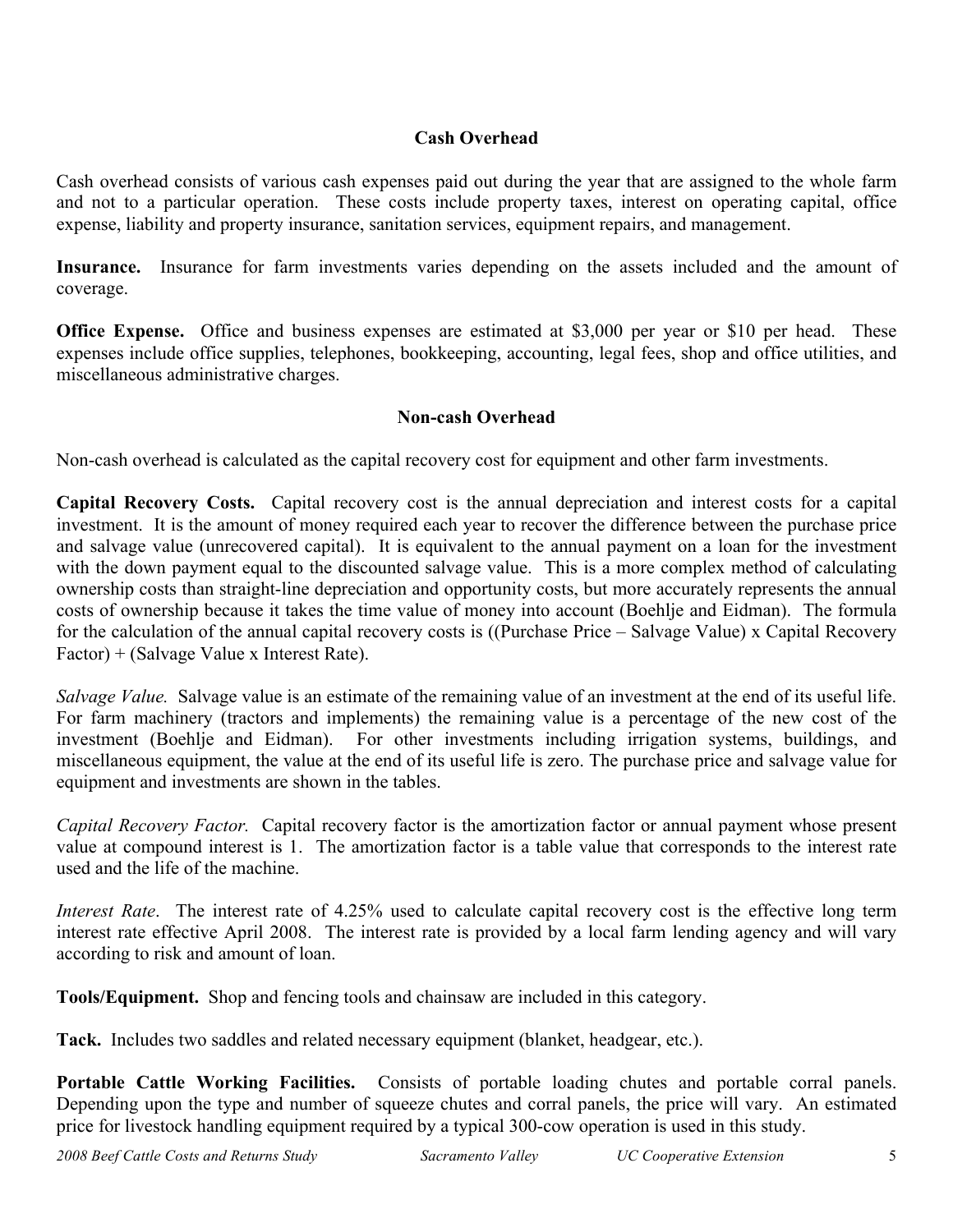**Livestock.** Livestock includes 300-bred cows, 13 bulls, and 3 horses. Nine bulls are in inventory overhead, because it is assumed that the producer will cull 4 bulls per year and in turn purchase 4 bulls, which are included in the cash operations. Cow values are based on the average of prices over a 16 year period approved by Farm Credit for use in liquidation and collateral valuations and does not reflect the current market.

**Equipment.** Farm equipment is purchased new or used, but the study shows the current purchase price for new equipment. Annual ownership costs for equipment and other investments are shown in the Equipment, Investment, and Business Overhead Costs table. Equipment costs are composed of three parts: non-cash overhead, cash overhead, and operating costs. The operating costs consist of repairs, fuel, and lubrication.

**Table Values.** Due to rounding, the totals may be slightly different from the sum of the components.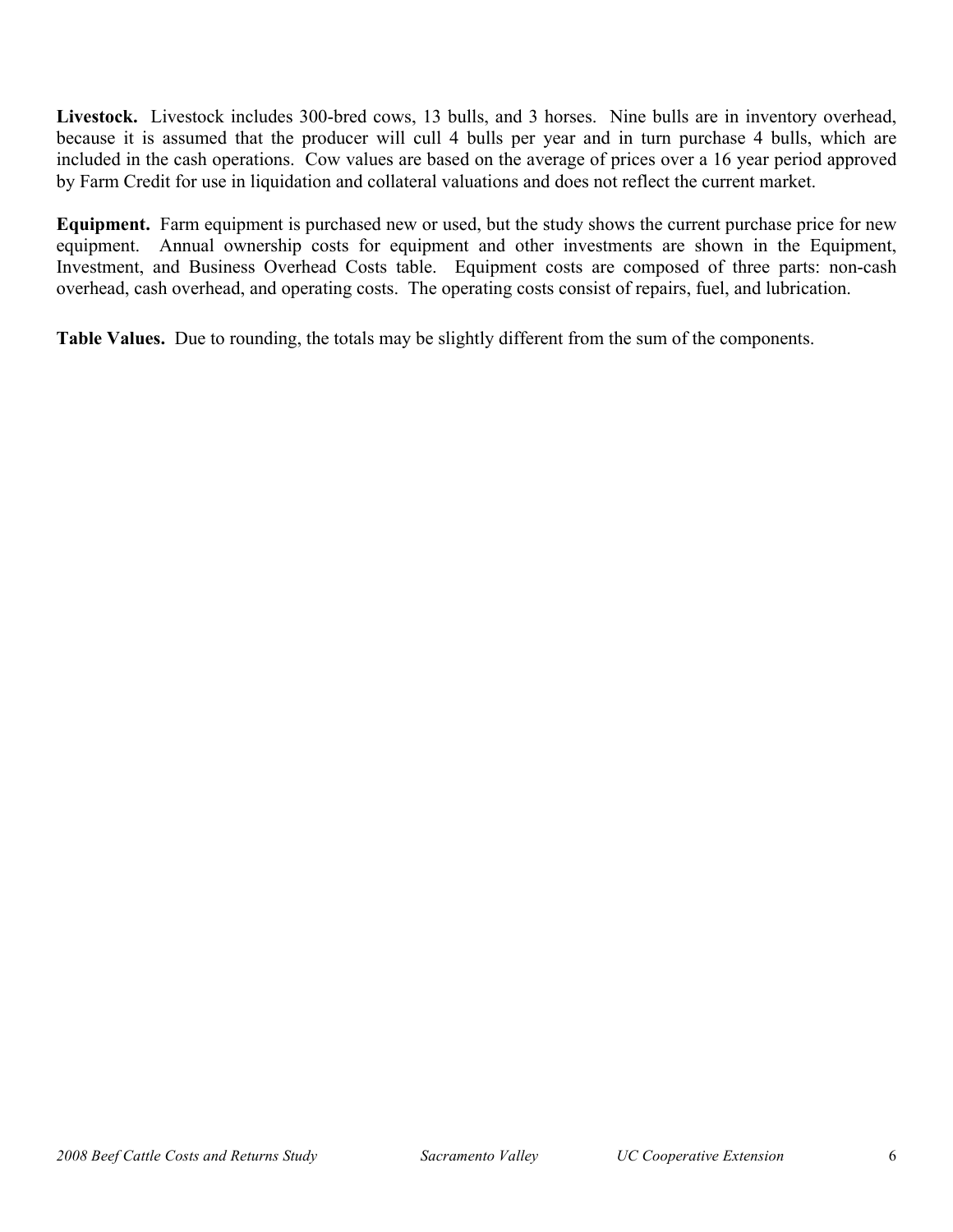#### **REFERENCES**

American Society of Agricultural Engineers. 1992. *American Society of Agricultural Engineers Standards Yearbook*. St. Joseph, MI.

Boehlje, Michael D., and Vernon R. Eidman. 1984. *Farm Management*. John Wiley and Sons. New York, NY

Doanes. 1984. *Facts and Figures for Farmers.* 1984. Doane Publishing, St. Louis, MO.

- Eleveld, Bart, Jim Smith, Leroy Stodick, Bob Smathers. Pacific Northwest Risk Management Education Project. Oregon State University. http://osu.orst.edu/dept/econinfo/ent\_budget. Internet accessed 2003.
- Forero, Larry, C., Glenn A. Nader, Pete Livingston, and Richard De Moura. 2004. *Sample Costs for Beef Cattle Cow-Calf Production*. Sacramento Valley. University of California Cooperative Extension, Davis CA.
- Texas A & M University Economic *Outlook for Representative Ranches Given the August 2007 FAPRI/AFPC Baseline*. Agriculture and Food Policy Center briefing Paper 07-12. September 2007.
- Torrel, L.A., N. R. Rimbey, J. A. Tanaka, and S. A. Bailey. 2001. *The Lack of a Profit Motive for Ranching: Implications for Policy Analysis.* Society of Range Management, Annual Meeting 2001.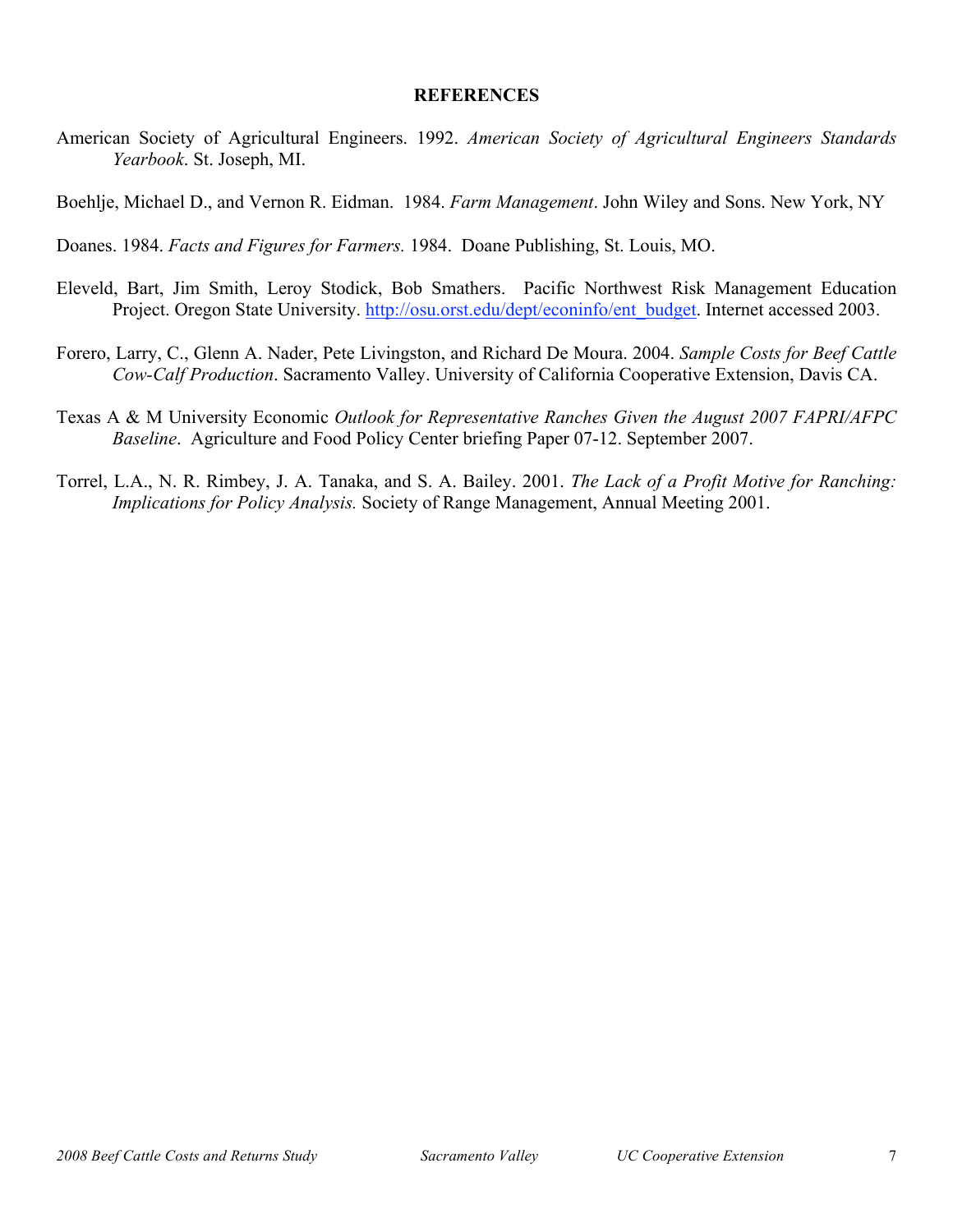#### UC COOPERATIVE EXTENSION **Table 1. COSTS AND RETURNS FOR BEEF COW - CALF PRODUCTION** 300 Head, Cow-Calf Operation

SACRAMENTO VALLEY - 2008

|                                                 | Weight     |            | <b>Total Head</b> | Price or  |                    | Value or  |                   |
|-------------------------------------------------|------------|------------|-------------------|-----------|--------------------|-----------|-------------------|
|                                                 | Each (cwt) | Unit       | or Units          | Cost/Unit | <b>Total Value</b> | Cost/Head | <b>Your Costs</b> |
| <b>GROSS RECEIPTS</b>                           |            |            |                   |           |                    |           |                   |
| <b>Steer Calves</b>                             | 6.38       | head       | 131               | 103.62    | 86,604             | 288.68    |                   |
| <b>Heifer Calves</b>                            | 6.15       | head       | 86                | 92.29     | 48,812             | 162.71    |                   |
| <b>Yearling Heifers</b>                         | 8.25       | head       | 15                | 90.77     | 11,233             | 37.44     |                   |
| Cull Cows                                       | 12.50      | head       | 27                | 47.00     | 15,863             | 52.88     |                   |
| Cull Bulls                                      | 18.00      | head       | 4                 | 55.10     | 3,967              | 13.22     |                   |
| <b>Total RECEIPTS</b>                           |            |            |                   |           | 166,478            | 554.93    |                   |
| OPERATING COSTS                                 |            |            |                   |           |                    |           |                   |
| Mineral Supplements                             |            | lbs        | 12,000            | 0.39      | 4,680              | 15.60     |                   |
| Alfalfa Hay (stock quality)                     |            | <b>lbs</b> | 300,000           | 0.10      | 30,000             | 100.00    |                   |
| Salt Supplement                                 |            | <b>lbs</b> | 10,000            | 0.12      | 1,200              | 4.00      |                   |
| Pasture: Winter                                 |            | <b>AUM</b> | 300               | 140.00    | 42,000             | 140.00    |                   |
| Pasture: Summer                                 |            | <b>AUM</b> | 300               | 162.00    | 48,600             | 162.00    |                   |
| <b>Brand Inspection</b>                         |            | head       | 300               | 1.05      | 315                | 1.05      |                   |
| Marketing Order Promo (Checkoff)                |            | head       | 300               | 1.00      | 300                | 1.00      |                   |
| Freight/trucking                                |            | head       | 300               | 30.00     | 9,000              | 30.00     |                   |
| Marketing                                       |            | head       | 300               | 10.50     | 3,150              | 10.50     |                   |
| Horse (Shoes, Vet, Feed)                        |            | month      | 12                | 90.00     | 1,080              | 3.60      |                   |
| Yearling Bulls Purchased                        |            | head       | $\overline{4}$    | 2,058.00  | 8,232              | 27.44     |                   |
| Veterinary Medicine                             |            | \$         | 9,000             | 1.00      | 9,000              | 30.00     |                   |
| Vehicles (fuel, lube, repair)                   |            | \$         | 9,514             | 1.00      | 9,514              | 31.71     |                   |
| Equipment (repair)                              |            | \$         | 532               | 1.00      | 532                | 1.77      |                   |
| Interest on Operating Capital @ 6.75%           |            | \$         | 70,893            | 0.07      | 4,785              | 15.95     |                   |
| <b>Total OPERATING COSTS</b>                    |            |            |                   |           | 172,388            | 574.63    |                   |
| <b>INCOME ABOVE OPERATING COSTS</b>             |            |            |                   |           | $-5,910$           | $-19.70$  |                   |
| <b>OWNERSHIP COSTS</b>                          |            |            |                   |           |                    |           |                   |
| Cash Overhead:                                  |            |            |                   |           |                    |           |                   |
| Taxes and Insurance                             |            |            |                   |           | 2,000              | 6.67      |                   |
| Office                                          |            |            |                   |           | 3,500              | 11.67     |                   |
| Non-Cash Overhead:                              |            |            |                   |           |                    |           |                   |
| Capital Recovery (Livestock, Equipment)         |            |            |                   |           | 22,015             | 73.38     |                   |
| <b>Total OWNERSHIP COSTS</b>                    |            |            |                   |           | 27,515             | 91.72     |                   |
| <b>Total COSTS</b>                              |            |            |                   |           | 199,902            | 666.34    |                   |
| <b>Returns to Labor, Management, Investment</b> |            |            |                   |           | $-33,424$          | $-111.41$ |                   |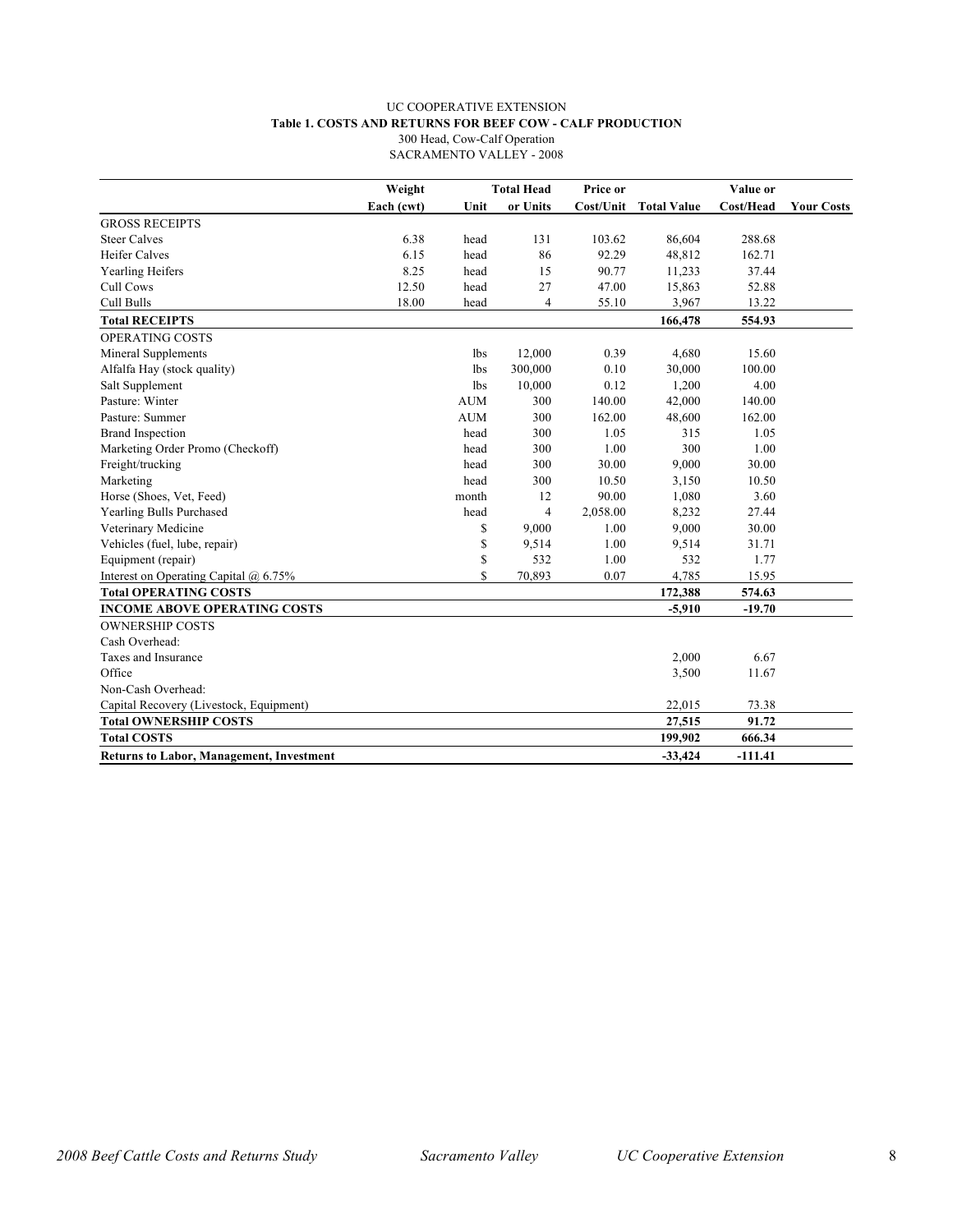#### UC COOPERATIVE EXTENSION **Table 2. MONTHLY SUMMARY OF CASH RETURNS AND EXPENSES** 300 Head, Cow-Calf Operation SACRAMENTO VALLEY - 2008

|                                       | Jun 08       | <b>Jul 08</b> | Aug 08         | Sep 08           | <b>Oct 08</b> | <b>Nov 08 Dec 08</b> |               | Jan 09   | Feb 09       | Mar 09       |              | Apr 09 May 09     | <b>Total</b> |
|---------------------------------------|--------------|---------------|----------------|------------------|---------------|----------------------|---------------|----------|--------------|--------------|--------------|-------------------|--------------|
| <b>PRODUCTION</b>                     |              |               |                |                  |               |                      |               |          |              |              |              |                   |              |
| <b>Steer Calves</b>                   | $\Omega$     | $\mathbf{0}$  | $\overline{0}$ | $\Omega$         | $\Omega$      | $\Omega$             | $\Omega$      | $\Omega$ | $\Omega$     | $\theta$     | $\mathbf{0}$ | 86.604            | 86,604       |
| <b>Heifer Calves</b>                  | 0            | $\mathbf{0}$  | $\theta$       | $\Omega$         | $\theta$      | 0                    | $\theta$      | 0        | $\mathbf{0}$ | $\Omega$     | $\theta$     | 48,812            | 48,812       |
| Yearling Heifers                      | 0            | $\theta$      | $\mathbf{0}$   | 11,233           | $\Omega$      | 0                    | $\Omega$      | $\theta$ | $\Omega$     | $\Omega$     | $\theta$     | $\theta$          | 11,233       |
| Cull Cows                             | 0            | $\Omega$      | $\Omega$       | $\Omega$         | $\Omega$      | 0                    | $\Omega$      | $\Omega$ | 0            | 15,863       | $\Omega$     | $\theta$          | 15,863       |
| Cull Bulls                            | 0            | $\theta$      | $\mathbf{0}$   | $\theta$         | $\theta$      | $\theta$             | $\theta$      | $\theta$ | $\mathbf{0}$ | 3,967        | $\Omega$     | $\theta$          | 3,967        |
| <b>Total RECEIPTS</b>                 | $\bf{0}$     | $\bf{0}$      | $\bf{0}$       | 11,233           | $\bf{0}$      | $\bf{0}$             | $\bf{0}$      | 0        | $\bf{0}$     | 19.830       |              | 0 135,416 166,478 |              |
| <b>OPERATING INPUTS</b>               |              |               |                |                  |               |                      |               |          |              |              |              |                   |              |
| Mineral Supplements                   | 390          | 390           | 390            | 390              | 390           | 390                  | 390           | 390      | 390          | 390          | 390          | 390               | 4,680        |
| Alfalfa hay                           | $\theta$     | $\theta$      | $\theta$       | 5,000            | 5,000         | 5,000                | 5,000         | 5,000    | 5,000        | $\theta$     | $\theta$     | $\Omega$          | 30,000       |
| Salt Supplement                       | 100          | 100           | 100            | 100              | 100           | 100                  | 100           | 100      | 100          | 100          | 100          | 100               | 1,200        |
| Pasture: Winter                       | $\theta$     | $\theta$      | $\Omega$       | $\theta$         | $\theta$      | 21,000               | $\theta$      | $\Omega$ | $\Omega$     | $\theta$     | 21,000       | $\theta$          | 42,000       |
| Pasture: Summer                       | 0            | $\Omega$      | $\Omega$       | $\boldsymbol{0}$ | 24,300        | $\Omega$             | $\theta$      |          | 0            | $\theta$     | $\mathbf{0}$ | 24,300            | 48,600       |
| <b>Brand Inspection</b>               | 0            | $\theta$      | 0              | $\theta$         | $\Omega$      | 0                    | 0             | 0        | 0            | $\theta$     | $\theta$     | 315               | 315          |
| Marketing Order Promo (Checkoff)      |              | $\theta$      | $\overline{0}$ | $\theta$         | $\Omega$      | 0                    | $\theta$      |          | $\theta$     | $\Omega$     | $\Omega$     | 300               | 300          |
| Freight/trucking                      | 0            | $\Omega$      | 0              | 0                | $\Omega$      | $\theta$             | 4,500         |          | 0            | $\theta$     | $\theta$     | 4,500             | 9,000        |
| Marketing                             | $\theta$     | $\theta$      | $\theta$       | $\theta$         | $\theta$      | $\theta$             | $\theta$      | $\theta$ | $\Omega$     | $\theta$     | $\theta$     | 3,150             | 3,150        |
| Horse (Shoes, Vet, Feed)              | 90           | 90            | 90             | 90               | 90            | 90                   | 90            | 90       | 90           | 90           | 90           | 90                | 1,080        |
| Yearling Bulls Purchased              | $\theta$     | $\theta$      | $\theta$       | $\theta$         | $\mathbf{0}$  | 8,232                | $\theta$      | $\Omega$ | $\theta$     | $\theta$     | $\theta$     | $\Omega$          | 8,232        |
| Veterinary Medicine                   | $\theta$     | $\theta$      | 1,110          | $\theta$         | $\mathbf{0}$  | 1.140                | $\Omega$      | $\Omega$ | $\mathbf{0}$ | $\mathbf{0}$ | 6,750        | $\Omega$          | 9,000        |
| Vehicles (Fuel and Repair)            | 793          | 793           | 793            | 793              | 793           | 793                  | 793           | 793      | 793          | 793          | 793          | 793               | 9,514        |
| Equipment (Repair)                    | 44           | 44            | 44             | 44               | 44            | 44                   | 44            | 44       | 44           | 44           | 44           | 44                | 532          |
| Taxes and Insurance                   | $\mathbf{0}$ | $\mathbf{0}$  | $\theta$       | $\mathbf{0}$     | $\mathbf{0}$  | 0                    | 2.000         | $\Omega$ | $\mathbf{0}$ | $\mathbf{0}$ | $\mathbf{0}$ | $\mathbf{0}$      | 2,000        |
| <b>Total Costs</b>                    | 1,418        | 1,417         | 2,528          | 6,417            | 30,718        | 36,789               | 12,918        | 6,417    | 6,417        | 1,417        | 29,167       | 33,982            | 169,603      |
| <b>Net Returns</b>                    | $-1,418$     | $-1,417$      | $-2.528$       | 4,816            | $-30,718$     | $-36,789 - 12,918$   |               | $-6,417$ | $-6,417$     | 18,413       | $-29,167$    | 101,434           | $-3,125$     |
| <b>OPERATING INTEREST</b>             |              |               |                |                  |               |                      |               |          |              |              |              |                   |              |
| <b>Cumulative Operating Costs</b>     | 1,418        | 2,835         | 5,362          | 11.779           | 42.497        |                      | 79,286 92,204 | 98.621   | 105.037      | 106.454      | 135,621      | 169.603           | 169,603      |
| <b>Interest on Operating Expenses</b> | 7.97         | 15.94         | 30.16          | 66.26            | 239.05        |                      | 445.98 518.65 | 554.74   | 590.84       | 598.81       | 762.87       | 954.02            | 4,785        |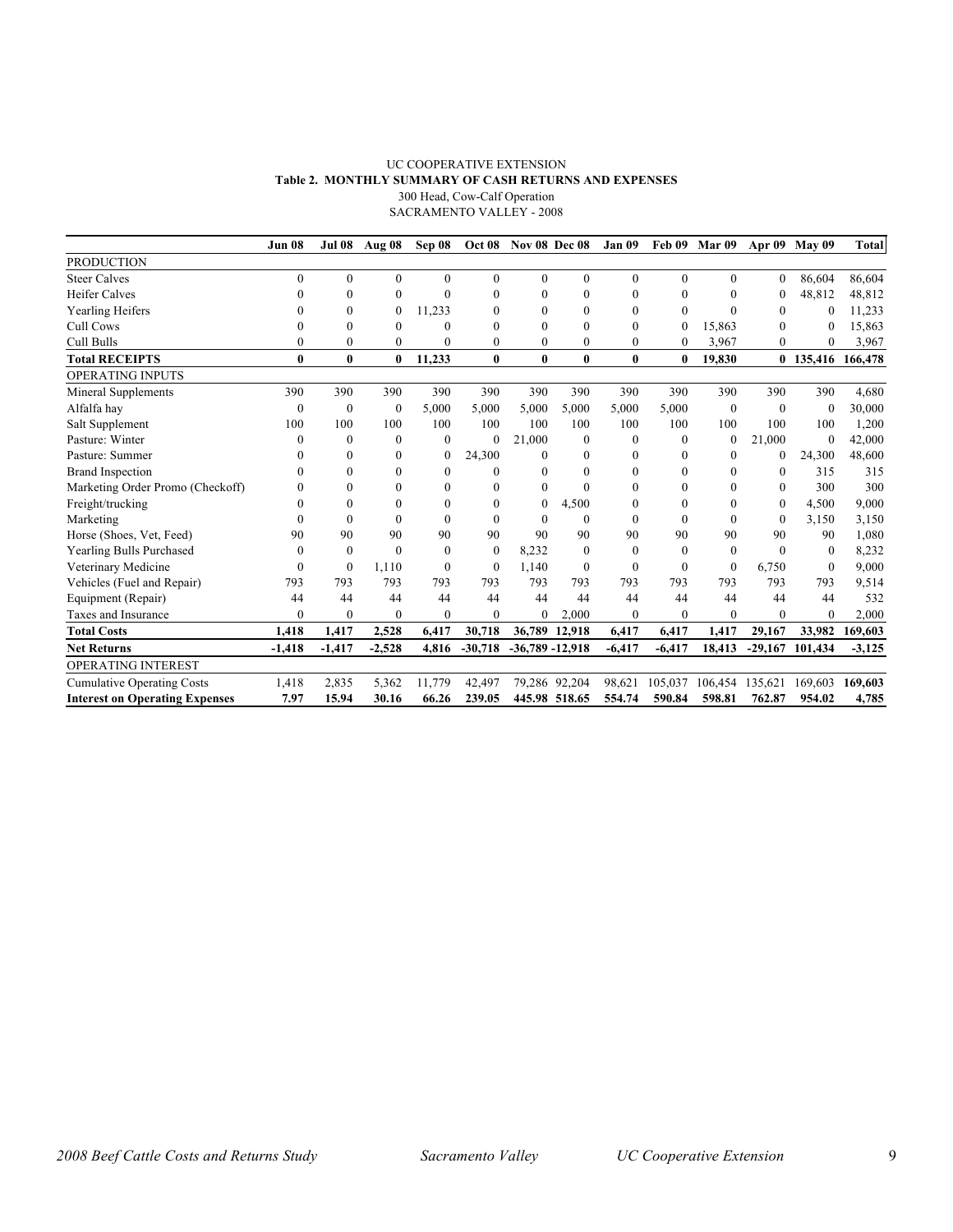#### UC COOPERATIVE EXTENSION **Table 3. RANGING ANALYSIS FOR BEEF COW - CALF PRODUCTION** 300 Head Cow-Calf Operation SACRAMENTO VALLEY - 2011

|                              | Total<br>Head | Weight<br>cwt |           | <b>Market Prices</b><br>(\$ per cwt) |          |          |         |         |         |         |         |         |
|------------------------------|---------------|---------------|-----------|--------------------------------------|----------|----------|---------|---------|---------|---------|---------|---------|
| <b>Steer Calves</b>          | 131           | 6.38          | 91.75     | 94.75                                | 97.75    | 100.75   | 103.75  | 106.75  | 109.75  | 112.75  | 115.75  | 118.75  |
| <b>Heifer Calves</b>         | 86            | 6.15          | 87.16     | 90.01                                | 92.86    | 95.71    | 98.56   | 101.41  | 104.26  | 107.11  | 109.96  | 112.81  |
| Yearling Heifers             | 15            | 8.25          | 78.10     | 80.65                                | 83.20    | 85.76    | 88.31   | 90.87   | 93.42   | 95.97   | 98.53   | 101.08  |
| Cull Cows                    | 27            | 12.50         | 47.71     | 49.27                                | 50.83    | 52.39    | 53.95   | 55.51   | 57.07   | 58.63   | 60.19   | 61.75   |
| Cull Bulls                   | 4             | 18.00         | 54.68     | 56.47                                | 58.26    | 60.05    | 61.84   | 63.62   | 65.41   | 67.20   | 68.99   | 70.78   |
| Gross Income                 |               |               | 152,487   | 157,473                              | 162.459  | 167,445  | 172,431 | 177.417 | 182,403 | 187,389 | 192,375 | 197,360 |
| <b>Total Operating Costs</b> |               |               | 172,388   | 172,388                              | 172,388  | 172,388  | 172,388 | 172,388 | 172,388 | 172,388 | 172,388 | 172,388 |
| Net Income                   |               |               | $-19,901$ | $-14,915$                            | $-9,929$ | $-4,943$ | 42      | 5,028   | 10,014  | 15,000  | 19,986  | 24,972  |
| Net Income per Head          |               |               | $-66.34$  | $-49.72$                             | $-33.10$ | $-16.48$ | 0.14    | 16.76   | 33.38   | 50.00   | 66.62   | 83.24   |

#### UC COOPERATIVE EXTENSION **Table 3. CONTINUED** 300 Head Cow-Calf Operation SACRAMENTO VALLEY - 2008

|                                              | Total<br>Head | Weight<br>cwt |                    | <b>Market Prices</b><br>(\$ per cwt) |                    |                    |                    |                    |                    |                    |                    |                    |
|----------------------------------------------|---------------|---------------|--------------------|--------------------------------------|--------------------|--------------------|--------------------|--------------------|--------------------|--------------------|--------------------|--------------------|
| <b>Steer Calves</b>                          | 131           | 6.38          | 121.75             | 124.75                               | 127.75             | 130.75             | 133.75             | 136.75             | 139.75             | 142.75             | 145.75             | 148.75             |
| <b>Heifer Calves</b>                         | 86            | 6.15          | 115.66             | 118.51                               | 121.36             | 124.21             | 127.06             | 129.91             | 132.76             | 135.61             | 138.46             | 141.31             |
| Yearling Heifers                             | 15            | 8.25          | 103.63             | 106.19                               | 108.74             | 111.29             | 113.85             | 116.40             | 118.96             | 121.51             | 124.06             | 126.62             |
| Cull Cows                                    | 27            | 12.50         | 63.31              | 64.87                                | 66.43              | 67.99              | 69.55              | 71.11              | 72.67              | 74.23              | 75.79              | 77.35              |
| Cull Bulls                                   | 4             | 18.00         | 72.56              | 74.35                                | 76.14              | 77.93              | 79.72              | 81.50              | 83.29              | 85.08              | 86.87              | 88.66              |
| Gross Income<br><b>Total Operating Costs</b> |               |               | 202,346<br>172,388 | 207,332<br>172,388                   | 212,318<br>172,388 | 217,304<br>172,388 | 222,290<br>172,388 | 227,276<br>172,388 | 232,262<br>172,388 | 237,248<br>172,388 | 242,234<br>172,388 | 247,220<br>172,388 |
| Net Income                                   |               |               | 29,958             | 34,944                               | 39,930             | 44,916             | 49,902             | 54,888             | 59,874             | 64,860             | 69,846             | 74,832             |
| Net Income per Head                          |               |               | 99.86              | 116.48                               | 133.10             | 149.72             | 166.34             | 182.96             | 199.58             | 216.20             | 232.82             | 249.44             |

How value of heifers, yearling heifers, butcher cows and bulls figured:

Heifers 95% of weaned steer value. Yearlings 89.6% of weaned steer value.

Butcher (cull) cows 52% of weaned steer value. Butcher (cull) bulls 59.6% of weaned steer value.

**Table revised 5/27/2011**